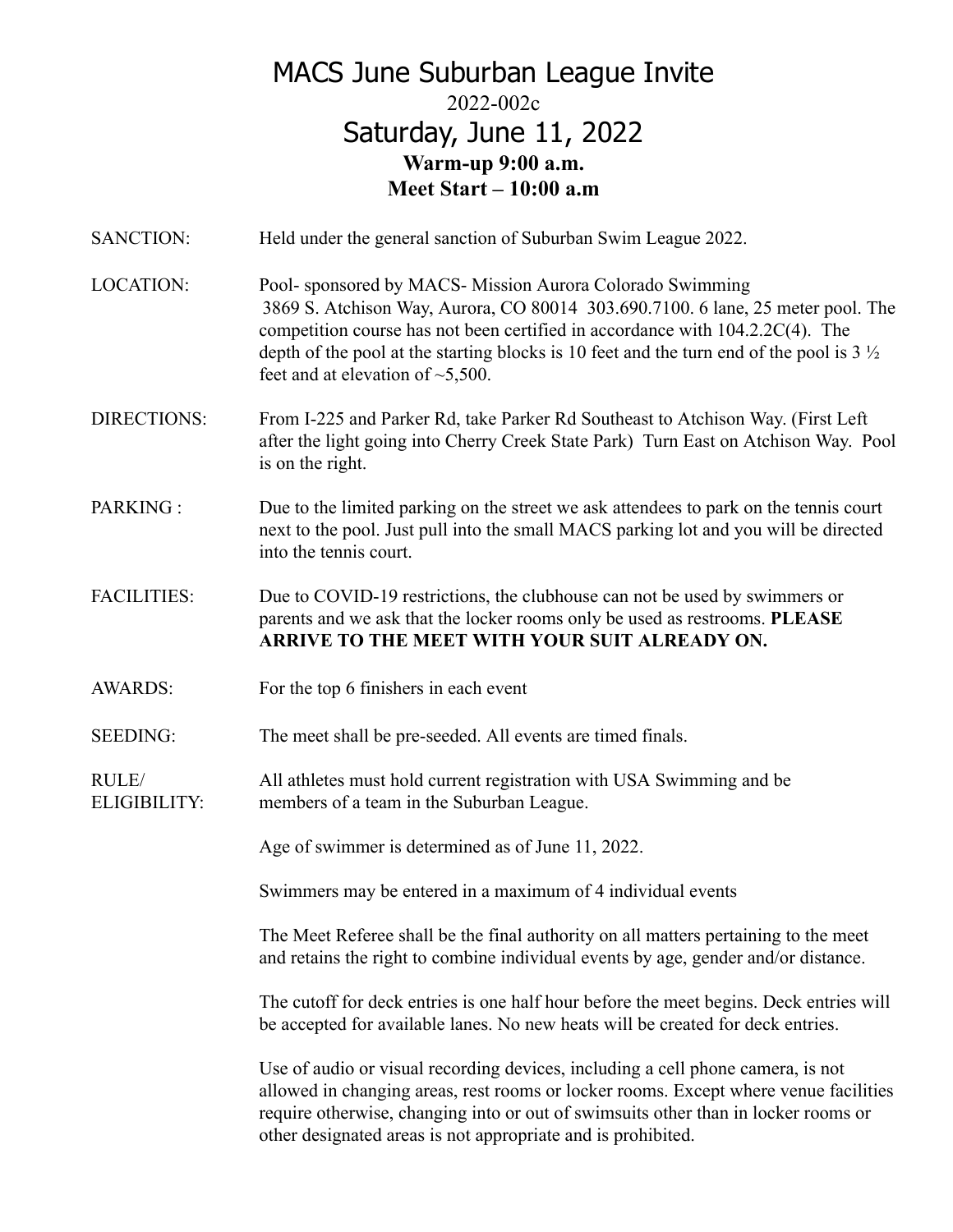Any suit which is included on the FINA list and any other suit which meets the three criteria of (1) being made of full textile materials, (2) not covering more of the body than allowed by 102.9.1.B and (3) not having any zippers or other fastening devices is considered to be an allowable suit.

Current USA Swimming Rules will govern this meet.

All applicable adults participating in or associated with this meet acknowledge that they are subject to the provisions of the USA Swimming Minor Athlete Abuse Prevention Policy ("MAAPP"), and that they understand that compliance with the MAAPP policy is a condition of participation in the conduct of this competition.

No swimmer who is not a member of USA Swimming shall be allowed to complete. A meet recon prior to the meet will help identify any athlete that is not in compliance. While it is absolutely the responsibility of the athlete member to complete the requirements of membership (including APT for 18 & over athletes), as a safeguard, it is the responsibility of the LSC to ensure that all swimmers competing in a sanctioned event be members of USA Swimming in good standing.

Any swimmer entered in the meet must be certified by a USA Swimming member coach as being proficient in performing a racing start or must start each race from within the water. When unaccompanied by a member-coach, it is the responsibility of the swimmer or the swimmer's legal guardian to ensure compliance with this requirement.

This meet will enforce timely reporting to the block area and responding promptly to signals and commands as follows: When the swimmers and officials are ready, the Referee shall signal with an outstretched arm to the Starter that the swimmers are under the Starter control (102.14.4B). Swimmers stepping up late, after the Referee has signaled with an outstretched arm releasing the field to the Starter, "may", at the discretion of the Referee, be barred from competing in that event. It is the responsibility of every swimmer and coach to ensure that swimmers report to the starting area in a timely fashion and respond promptly to all signals and commands of the meet officials.

Deck changes are prohibited.

Operation of a drone, or any other flying apparatus, is prohibited over the venue (pools, athlete/coach areas, spectator areas and open ceiling locker rooms) any time athletes, coaches, officials and/or spectators are present.

No exhibition Swimming is allowed.

Coaches Are required to sign-in to receive the meet program.

Per USA Swimming rule 302.4, Colorado Swimming Inc. will impose a fine of \$100 per swimmer who shows up on the post meet registration check charged to the team account. Teams will receive one Meet Recon email as a reminder to register the swimmers. As soon as the post meet registration check is run the team will be charged.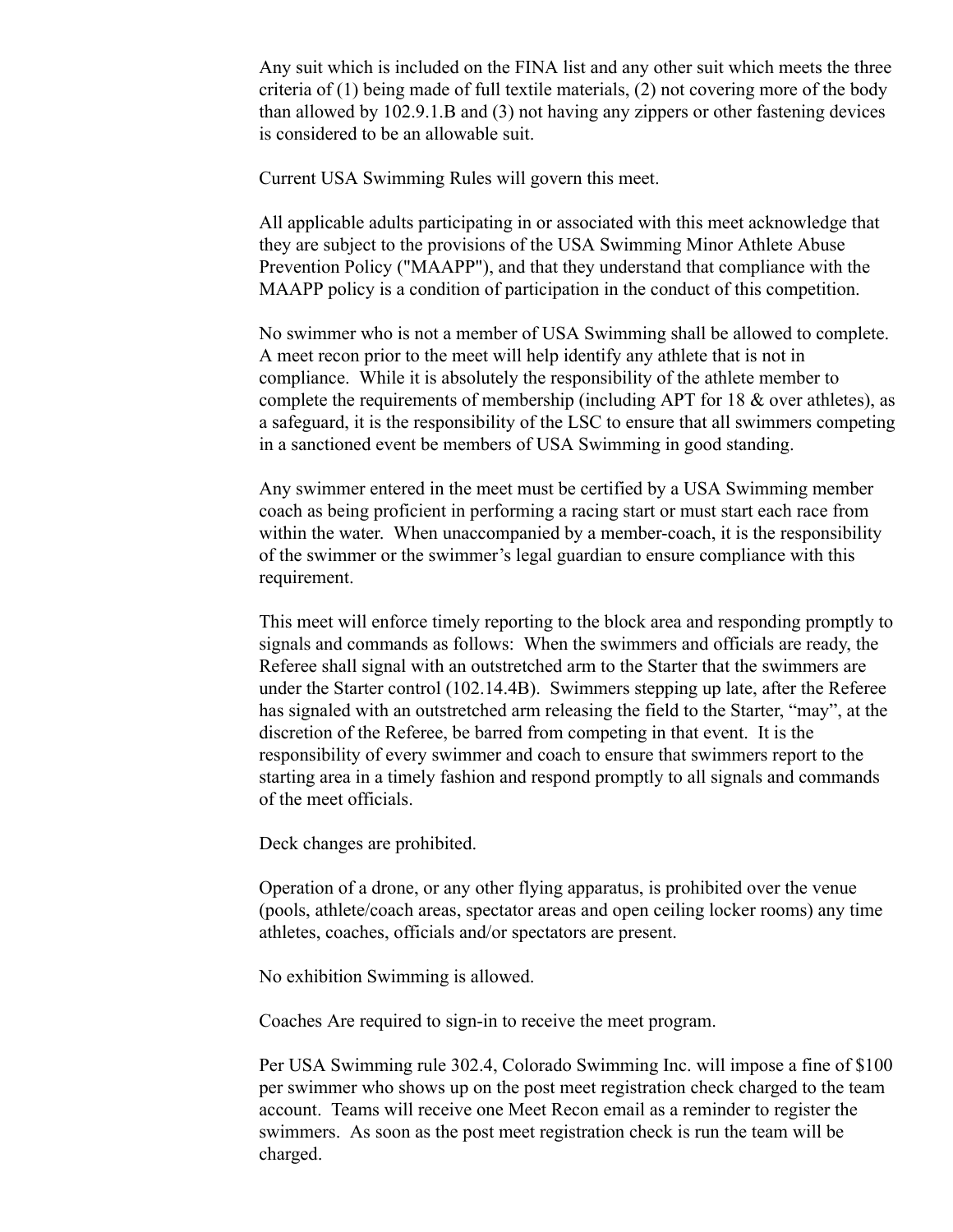|                                                     | Colorado Swimming, Inc. does not support, recommend, endorse or take<br>responsibility for the sale or marketing of any dietary supplements. It is the<br>swimmers responsibility to know the contents of any food or drink he/she ingests.<br>For more specific information on supplements please refer to the drug information<br>on the USA Swimming website at www.usaswimming.org                                                                                                                                                                                                                                                                                                                                                                                                                                                                                                                                                                                                                                                                                                                                                                                                                                                                                                          |
|-----------------------------------------------------|-------------------------------------------------------------------------------------------------------------------------------------------------------------------------------------------------------------------------------------------------------------------------------------------------------------------------------------------------------------------------------------------------------------------------------------------------------------------------------------------------------------------------------------------------------------------------------------------------------------------------------------------------------------------------------------------------------------------------------------------------------------------------------------------------------------------------------------------------------------------------------------------------------------------------------------------------------------------------------------------------------------------------------------------------------------------------------------------------------------------------------------------------------------------------------------------------------------------------------------------------------------------------------------------------|
|                                                     | In granting this sanction it is understood and agreed that USA Swimming shall be<br>free from any liabilities or claims for damages arising by reason of injuries to anyone<br>during the conduct of the event.                                                                                                                                                                                                                                                                                                                                                                                                                                                                                                                                                                                                                                                                                                                                                                                                                                                                                                                                                                                                                                                                                 |
| <b>PARTICIPANT</b><br><b>ASSUMPTION</b><br>OF RISK: | We have taken enhanced health and safety measures to reduce the spread of<br>COVID-19; however, we cannot guarantee that you will not be exposed to<br>COVID-19.<br>An inherent risk of exposure to COVID-19 exists in any public place where people<br>are present. COVID-19 is an extremely contagious disease that can lead to severe<br>illness and death. According to the Centers for Disease Control and Prevention,<br>senior citizens and guests with underlying medical conditions are especially<br>vulnerable.<br>Physical presence at the meet may increase the risk of contracting COVID-19. Meet<br>participants and spectators voluntarily assume all risks related to exposure to<br>COVID-19 and voluntarily accept sole responsibility for any personal injury, illness,<br>permanent disability or death that may result<br>USA Swimming, Inc., cannot prevent you (or your child(ren)) from becoming<br>exposed to, contracting, or spreading COVID-19 while participating in USA<br>Swimming sanctioned events. It is not possible to prevent against the presence of the<br>disease. Therefore, if you choose to participate in a USA Swimming sanctioned<br>event, you may be exposing yourself to and/or increasing your risk of contracting or<br>spreading COVID-19. |
|                                                     | BY ATTENDING OR PARTICIPATING IN THIS COMPETITION, YOU<br>VOLUNTARILY ASSUME ALL RISKS ASSOCIATED WITH EXPOSURE TO<br><b>COVID-19 AND FOREVER RELEASE AND HOLD HARMLESS USA</b><br>SWIMMING AND [THE LSC] AND EACH OF THEIR OFFICERS, DIRECTORS,<br>AGENTS, EMPLOYEES OR OTHER REPRESENTATIVES FROM ANY<br>LIABILITY OR CLAIMS INCLUDING FOR PERSONAL INJURIES, DEATH,<br>DISEASE OR PROPERTY LOSSES, OR ANY OTHER LOSS, INCLUDING BUT<br>NOT LIMITED TO CLAIMS OF NEGLIGENCE AND GIVE UP ANY CLAIMS<br>YOU MAY HAVE TO SEEK DAMAGES, WHETHER KNOWN OR UNKNOWN,<br>FORESEEN OR UNFORESEEN, IN CONNECTION WITH EXPOSURE,<br>INFECTION, AND/OR SPREAD OF COVID-19 RELATED TO PARTICIPATION<br>IN THIS COMPETITION.                                                                                                                                                                                                                                                                                                                                                                                                                                                                                                                                                                                |
| TIMING:                                             | 2 Buttons and a stopwatch                                                                                                                                                                                                                                                                                                                                                                                                                                                                                                                                                                                                                                                                                                                                                                                                                                                                                                                                                                                                                                                                                                                                                                                                                                                                       |
| <b>ENTRY FEES:</b>                                  | \$20.00 per swimmer (\$1.05 to CSI Support Fund). Fees must accompany all entries<br>and are non-refundable.                                                                                                                                                                                                                                                                                                                                                                                                                                                                                                                                                                                                                                                                                                                                                                                                                                                                                                                                                                                                                                                                                                                                                                                    |

PROGRAMS: Programs will be posted and available online.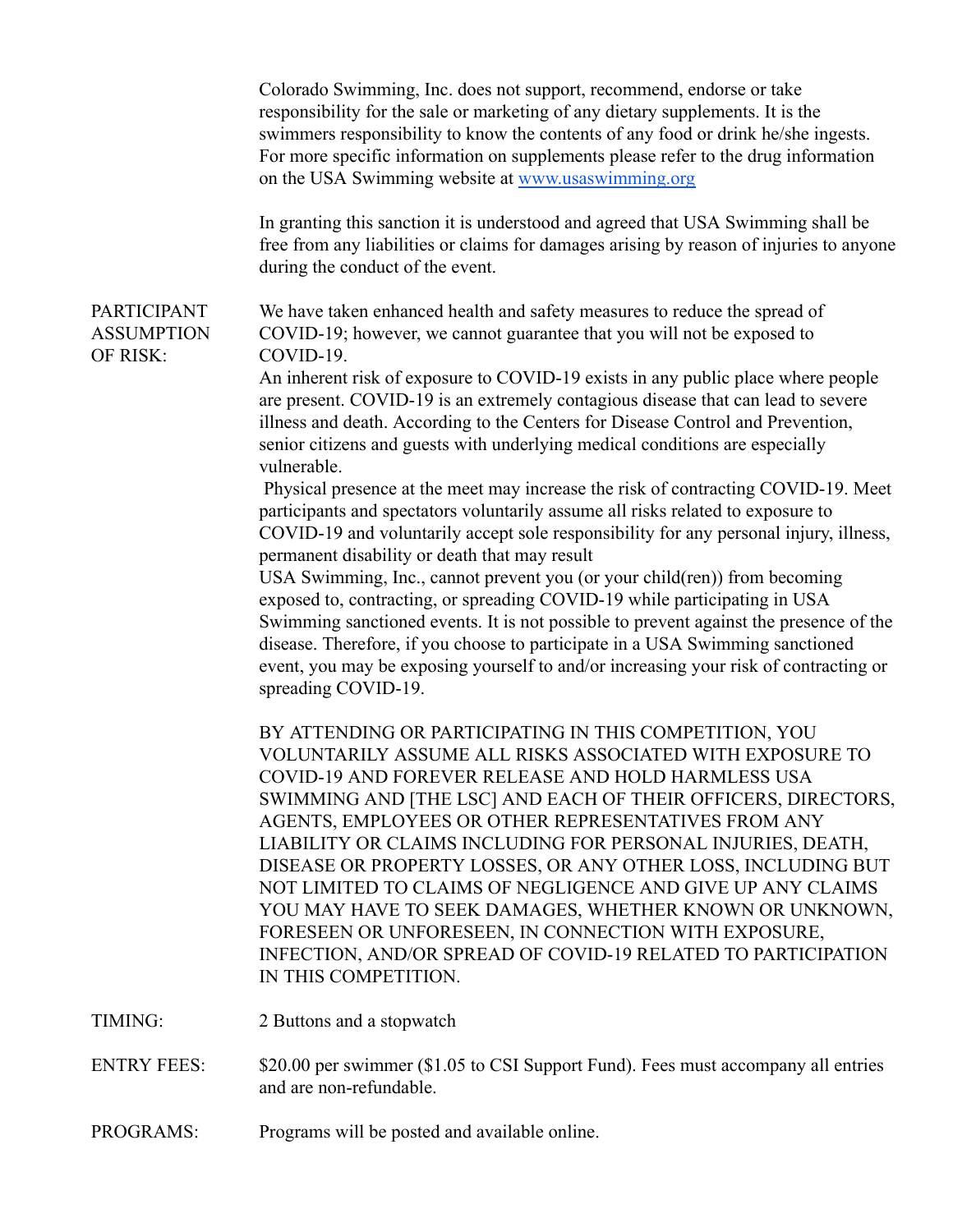| MEET REFEREE: | Jon Brock jbrock@desertskygroup.com |
|---------------|-------------------------------------|
|               |                                     |

| <b>SAFETY</b><br><b>MARSHALL:</b> | TBD                                                                                                                                                                                                                         |  |  |  |
|-----------------------------------|-----------------------------------------------------------------------------------------------------------------------------------------------------------------------------------------------------------------------------|--|--|--|
| <b>SEATING:</b>                   | Please bring your own chairs and shade. There is no bleacher seating and limited<br>seating in the shade.                                                                                                                   |  |  |  |
| <b>ENTRY</b><br>PROCEDURE:        | Please enter times in SC METERS. Entries are accepted and should use<br>the Hy-Tek Team Manager v6.0 or higher. Coaches name, address and phone<br>number should be included.<br>Email entries to: meetdirector@macswim.org |  |  |  |
|                                   | Make checks payable to MACS. You can bring a check to the meet or mail it to:<br>MACS, % Macs Treasurer<br>3869 S. Atchison Way<br>Aurora, CO 80014                                                                         |  |  |  |
|                                   | Entries accepted no later than Monday, May 30, 2022.                                                                                                                                                                        |  |  |  |